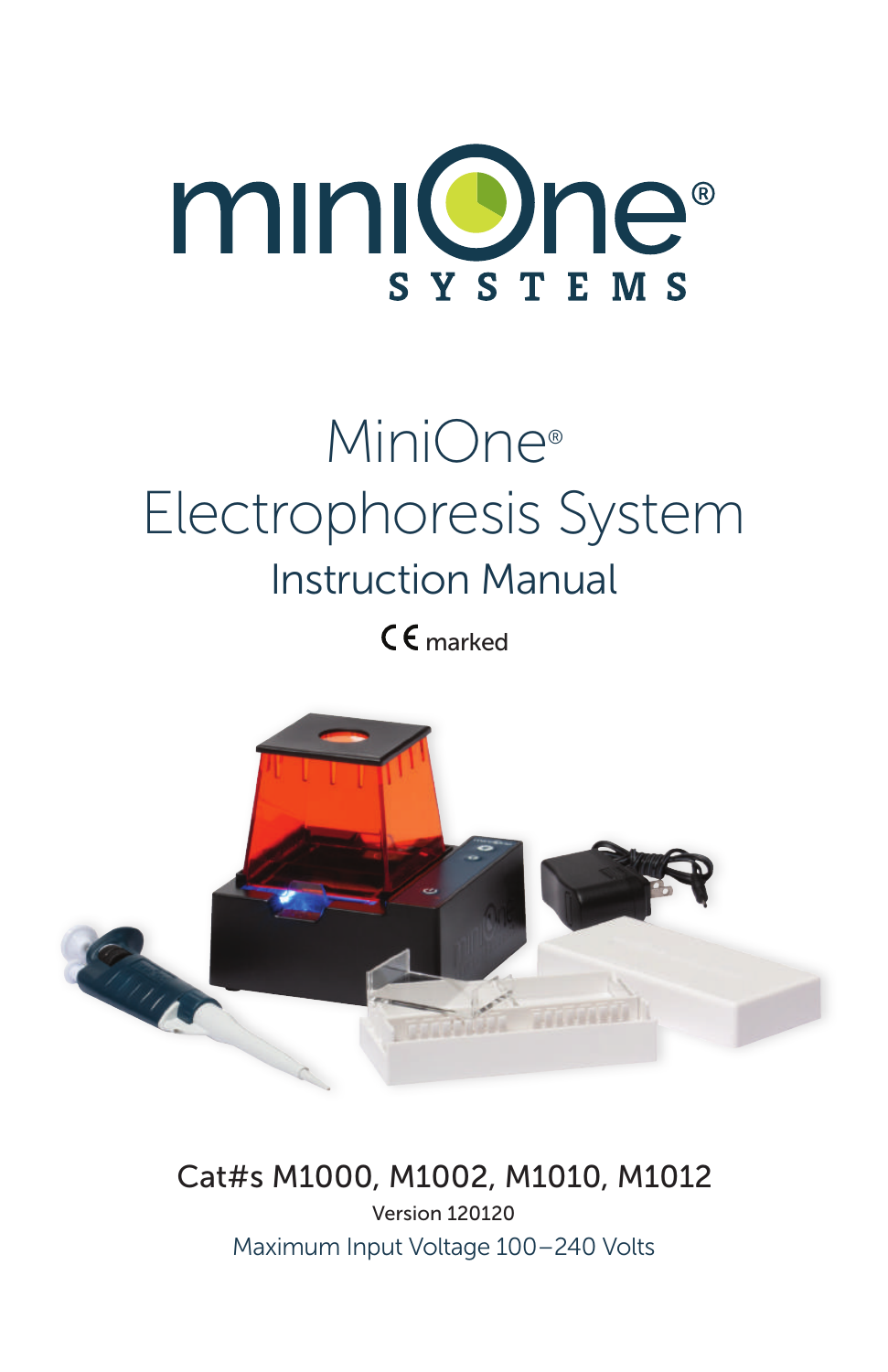### Safety

Always wear protective gloves and safety goggles in the laboratory. The MiniOne® Electrophoresis System is intended for educational use only. The MiniOne® 42V Power Supply is designed for use with the MiniOne Electrophoresis System only. Do not attempt to use the MiniOne 42V Power Supply with any other electric apparatus and do not attempt to use the MiniOne Electrophoresis System with any other power supply. The MiniOneElectrophoresis System and power supply should not be modified or altered in any way.

Embi Tec® is not responsible for any injury or damage caused by the use of this system for purposes other than for which it was intended or by modifications to the system not performed by Embi Tec.

\*WARNING: Death or injury may occur if any power supply other than the one provided by Embi Tec, which provides an output voltage of 42 V is used.

#### PLEASE USE WITH CAUTION.

### **Warranty**

The MiniOne Electrophoresis System is warranted to be free of defects in materials and workmanship for a one year period from the date of purchase. If a defect is found during this warranty period, Embi Tecwill replace the defective parts at no charge, provided the customer agrees to fill out the Return Authorization Form and the product is returned within the warranty period.

#### This warranty specifically excludes:

- Defects caused by improper operation
- Damage caused by improper handling or accidental misuse
- Damage caused by the use of organic solvents
- Common replacement parts including carbon electrodes and fuses
- Damage incurred during shipping

#### Please keep a record of the order information for future reference:

- Date of Purchase: \_\_\_\_\_
- • Purchase Order Number:
- • Date of Delivery:
- Invoice Number:

 $\frac{1}{T}$ provides an output voltage of 42 V is used, the unit is void of all warranty. The customer \*WARNING: If any power supply other than the one provided by Embi Tec, which is responsible for any problems should they arise.



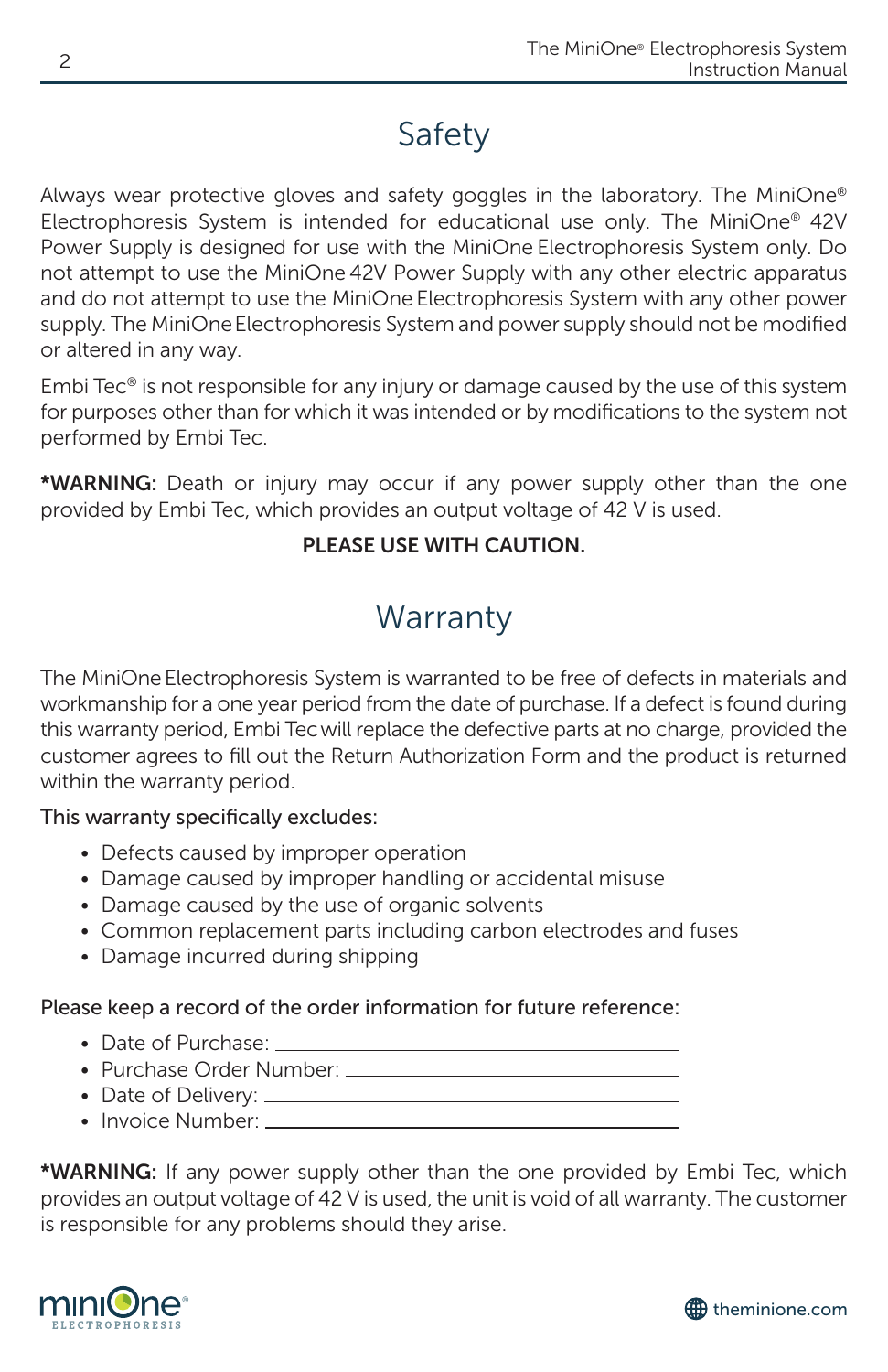## Table of Contents

| General Information                        | 3              |
|--------------------------------------------|----------------|
| Packing List                               | $\overline{4}$ |
| <b>System Specifications</b>               | 5              |
| Assembly                                   | 6              |
| Preparing Running Buffer                   | 7              |
| How to Cast a Gel                          | 8              |
| How to Load a Gel                          | 9              |
| Run, Visualize, and Capture Gel Image      | 10             |
| Clean Up                                   | 11             |
| Cleaning and Maintenance                   | 11             |
| <b>Frequently Asked Questions</b>          | 12             |
| Troubleshooting Blinking Green Power Light | 13             |
| Additional MiniOne <sup>®</sup> Products   | 15             |

### General Information

The MiniOne® Electrophoresis System combines the electrophoresis gel tank, power supply, and light box into one single compact unit, offering students the opportunity to completely experience electrophoresis, from start to finish.

The System includes:

- 1. MiniOne® Gel Casting System
- 2. MiniOne® Gel Tank and Carriage with LEDs and controls
- 3. MiniOne® 42V Power Supply
- 4. MiniOne® Photo Hood

The MiniOneGel Casting System includes a horizontal casting stand, which contains two individual compartments. The dual reversible comb allows students to make gels in an easy to load 6- or 9-well format.

to eliminate EtBr and UV light from the classroom environment. The MiniOne Gel Tank accommodates one gel per run. With the light generated by high energy LEDs (emission wavelength 475 +/- 30 nm), run the gel and visualize it within the class period. It is effective for visualizing DNA stained with dyes that fluoresce in blue light, such as GelGreen™. Using this non-hazardous stain allows you

This electrophoresis system comes with a one prong power supply that connects the carriage to the wall outlet. Running at 42 V, it is a safe, student-friendly voltage.

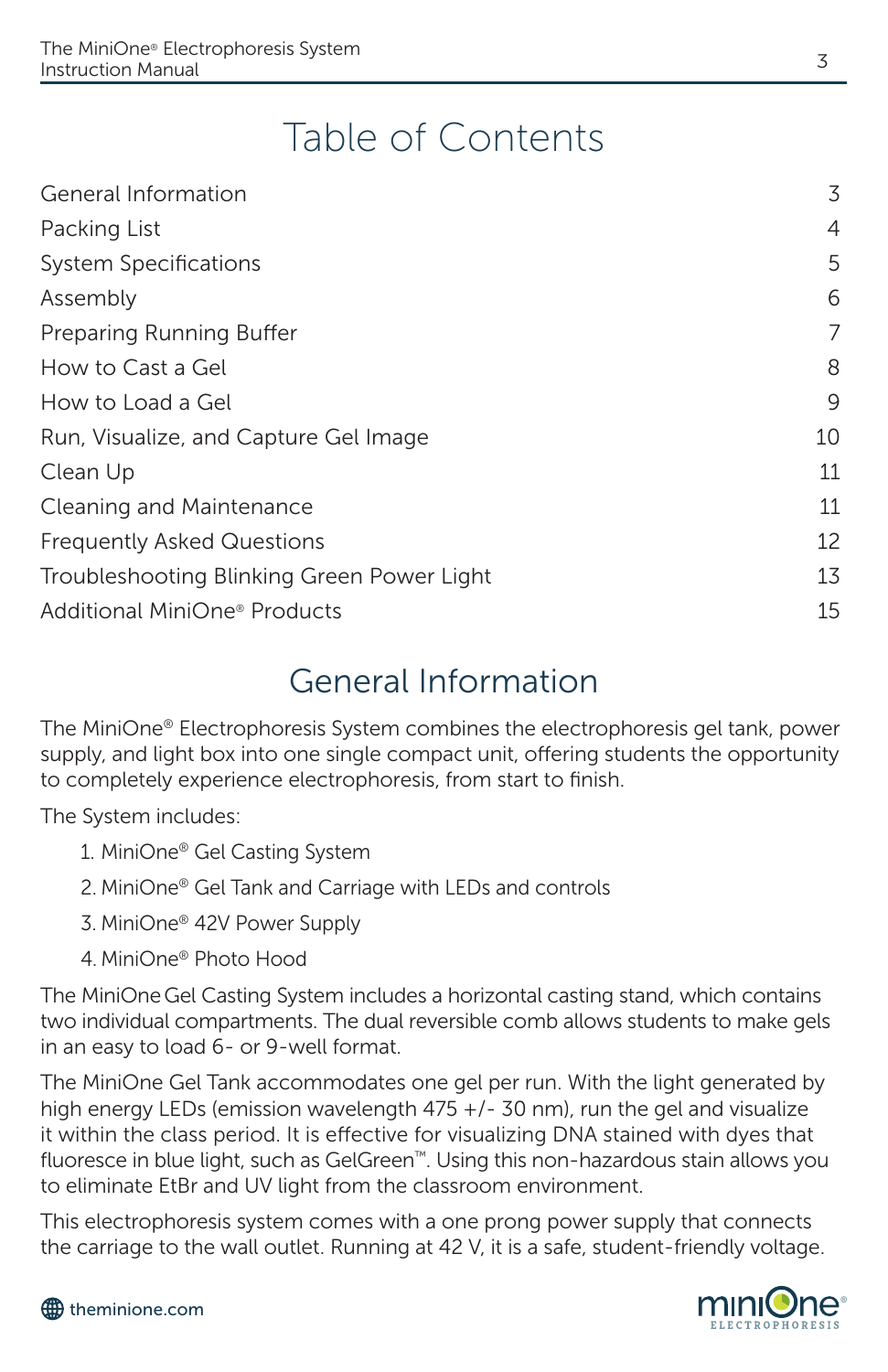### Packing List

Low and high intensity blue LED

#### MiniOne® 42V Power Supply (1)

MiniOne® Casting Stand Cover (1)

MiniOne® Casting Stand (1) MiniOne® Gel Trays (2)

MiniOne® Gel Comb (1) 6 and 9-wells, reversible, for casting agarose gels

100–240 V input Fits into wall outlets to power the device (US, EU or UK plug provided)

#### MiniOne® Photo Hood (1)

Amber filter to enhance DNA bands for real-time viewing and capturing gel image with a smart device

#### MiniOne® Carriage (1)

With blue LED illumination and magnet-activated safety switch. Place the gel tank inside to visualize gels and to power the electrodes.  $C \subset \mathbb{R}^n$  marked

#### MiniOne® Gel Tank (1)

Black gel tray platform for running gels, visualizing DNA, grey gel tray platform for running gels, visualizing dyes (Gel tray platforms may be packed with manual)

The Allis Chief

#### Validation Kit (1)

Two GreenGel™ cups, three DNA samples, and TBE buffer concentrate. A startup reagent kit lets you test run your new system (1 pack per classroom package)

#### MiniOne® Micropipette (1)

2–20 μL adjustable volumes, for pipetting samples/sample transfer







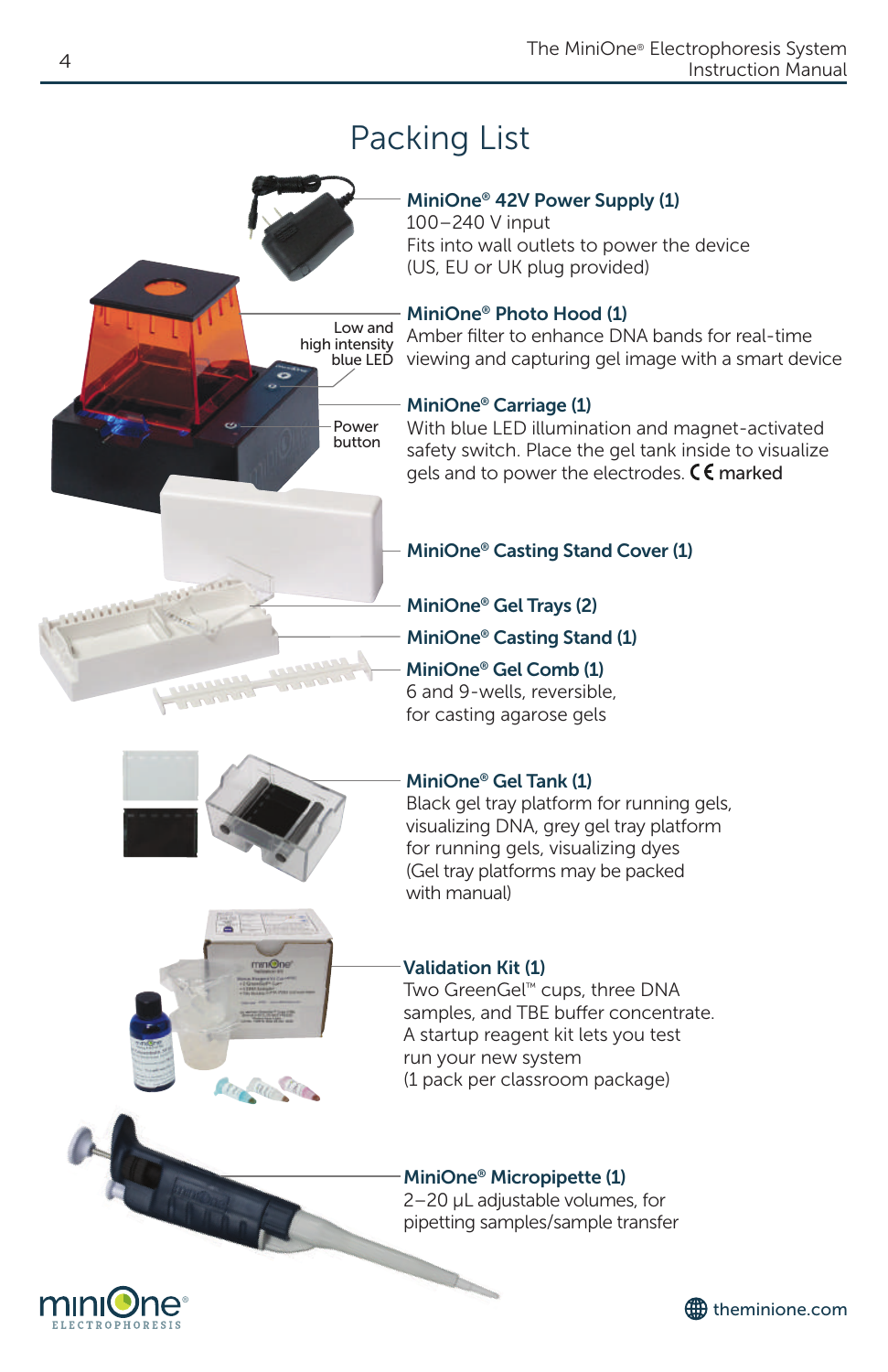### System Specifications

#### General specifications

| Maximum relative humidity   | 80%                   |
|-----------------------------|-----------------------|
| Operating temperature range | 4 to 40 $^{\circ}$ C. |
| Maximum altitude            | Less than 2000 meters |

#### MiniOne® Casting System

| Casting stand        | Molded PC, white                                                     |
|----------------------|----------------------------------------------------------------------|
| Dual reversible comb | Molded PC, white<br>6-well (max 24 $\mu$ L), 9-well (max 18 $\mu$ L) |
| Gel tray             | Molded UVT acrylic, clear<br>6.3 (w) x 4.2 (l) cm                    |
| Casting stand cover  | Molded PC, white<br>6.1 (w) $\times$ 14.8 (l) $\times$ 2.5 (h) cm    |

#### MiniOne® Electrophoresis System

| Gel tank                        | Molded PC, clear<br>6.8 (w) x 9.9 (l) x 4.8 (h) cm                                                              |
|---------------------------------|-----------------------------------------------------------------------------------------------------------------|
| Electrodes                      | Graphite                                                                                                        |
| Carriage with LEDs and controls | Molded PC, black<br>13.4 (w) x 13.4 (l) x 6.0 (h) cm                                                            |
| Light source                    | Blue LED, 475 +/- 30 nm                                                                                         |
| LED life                        | 50,000 hours                                                                                                    |
| Photo hood                      | Molded acrylic, black and amber filter<br>8.9 (w) x 8.9 (l) x 7.6 (h) cm<br>Amber photo lens, 2.7 cm (diameter) |
| Certification                   | C€                                                                                                              |

### MiniOne® 42V Power Supply

| Voltage output        | 42 V                                                                         |
|-----------------------|------------------------------------------------------------------------------|
| Input voltage maximum | 100-240 V, 50/60 Hz, 0.5 A                                                   |
| <b>Dimensions</b>     | 4.5 (w) $\times$ 7.0 (l) $\times$ 2.5 (h) cm                                 |
| Certifications        | $C \in \mathbb{FC}$ $\mathbb{CD}$ <sub>us</sub> $\mathbb{C}$ <sub>Roms</sub> |
| Plug type             | US, EU or UK plug provided                                                   |

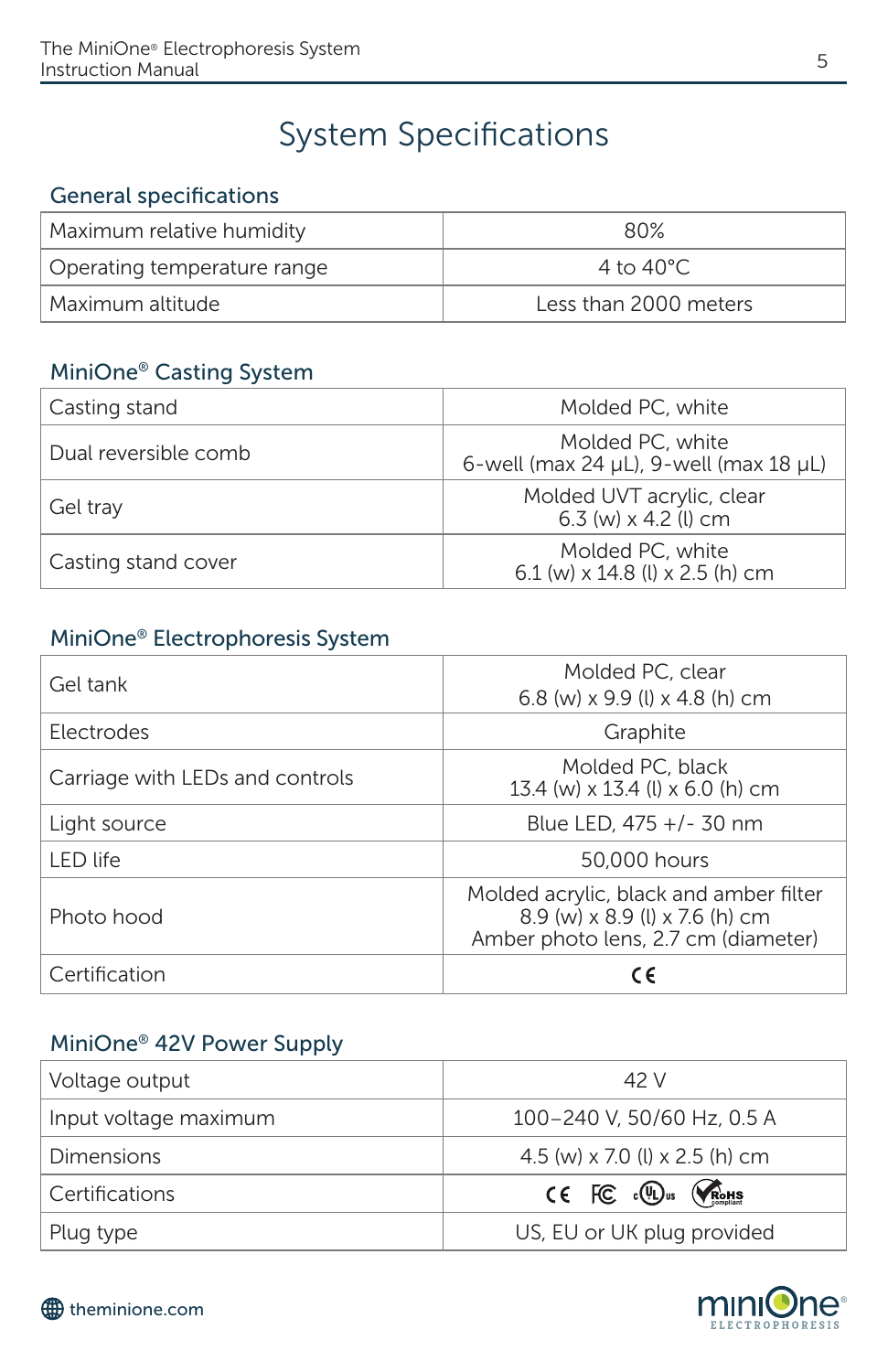### Assembly

- 1. Insert the clear gel tank into the carriage, such that the tank fits comfortably inside. The top edge of the tank should be level and the electrodes should touch the metal bumps on the carriage. If the tank is not level, the power connection will not be made.
- 2. With the provided power supply, plug one side into an outlet and the other side into the back of the carriage. Make sure the connector is pushed in all the way.
- 3. The top  $\frac{1}{2}$  buttons control high and low intensity lights.
- 4. The power button  $\circled{0}$  controls power to the electrodes.
- 5. Before an experiment begins, make sure that the power button  $\circled{0}$  is OFF.
- 6. After all the DNA is loaded into wells and you are ready to start an experiment, place the photo hood on the carriage, then press the power button  $\circledcirc$  and a green LED will indicate that the power is ON.

Note: The first time that you use the MiniOne® Electrophoresis System, you can use the validation kit to test run your new device.



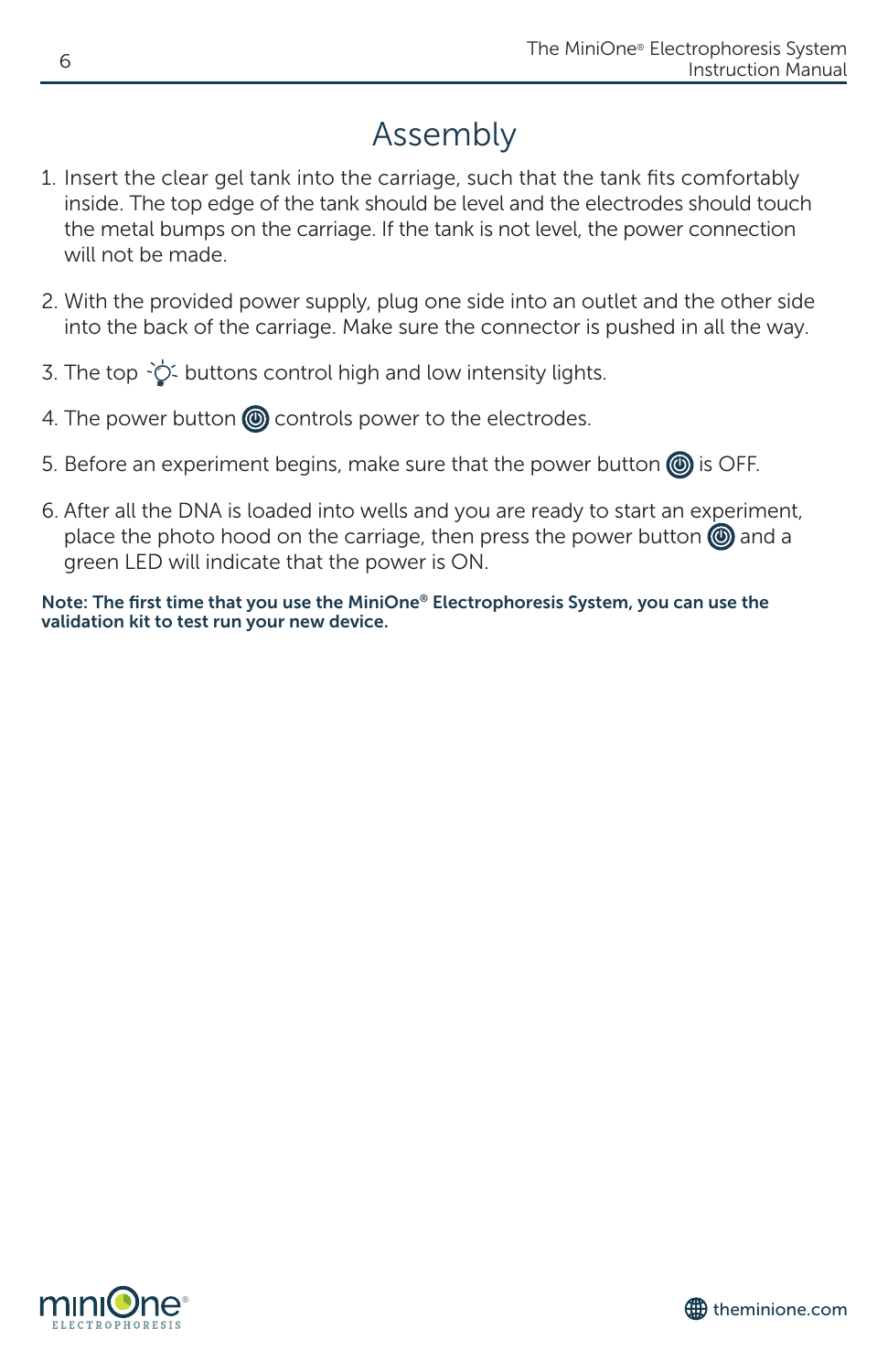### Prepare Running Buffer

### Dilute 1 part TBE Concentrate with 19 parts deionized or distilled water

Gather materials for diluting running buffer, including deionized or distilled water, Tris-Borate EDTA Buffer (TBE) Concentrate, a graduated cylinder and a container for mixing and storing the running buffer.

> 1. To make 2000 mL of 1X running buffer (TBE), mix 100 mL TBE Concentrate and 1900 mL deinonized or distilled water



TBE running buffer is stable stored at room temperature.

#### 2. To make various volumes of TBE running buffer use this formula:

$$
C_1 \times V_1 = C_2 \times V_2
$$

Where:

- $C_1$  = Original TBE Concentrate
	- $V_1$  = Volume of the Original TBE Concentrate needed
	- $C_2$  = Final concentration
	- $V_2$  = Total final volume desired

 Once you have calculated the volume of TBE Concentrate needed, SUBTRACT that amount from the total volume of TBE running buffer desired to find the volume of water needed.

#### We recommend diluting buffer in batches for accuracy.

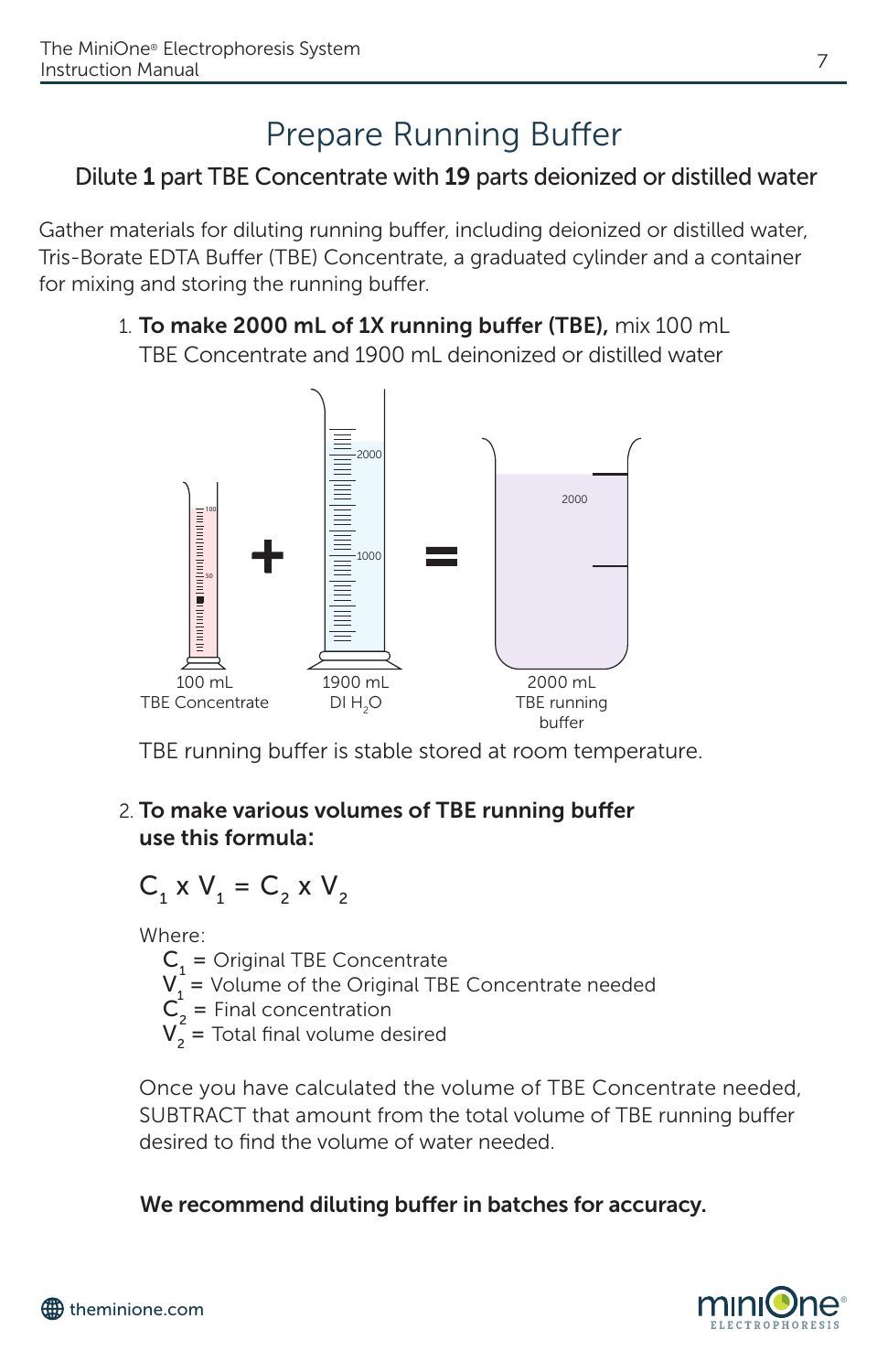### How to Cast a Gel

- 1. Place the MiniOne® Gel Casting Stand on a level surface and place gel trays in the two cavities. For proper tray orientation place the tab edge of the tray on the left side. Insert the comb into the slots at the top of the casting stand with the 6- or 9-well side facing down.
- 2. Partially peel back the film of a GreenGel™ cup and microwave for 20 seconds. Allow to cool for 15 seconds. **DO NOT microwave** more than 5 gel cups at a time.

Safety requirement: Adult supervision required if students are handling gel cups!

3. One gel cup is for making one agarose gel! Slowly pour the hot agarose solution into a gel tray. Make sure there are no air bubbles in the agarose solution. Let the agarose gel solidify for 10 minutes or until opaque. DO NOT disturb the gel until time is up. OR

 If you are making your own gels, use approximately 11 mL of your molten agarose per gel tray.

4. Carefully remove comb when gel is ready. Remove gel tray with solidified gel from casting stand and wipe off any excess agarose from the bottom of the tray.













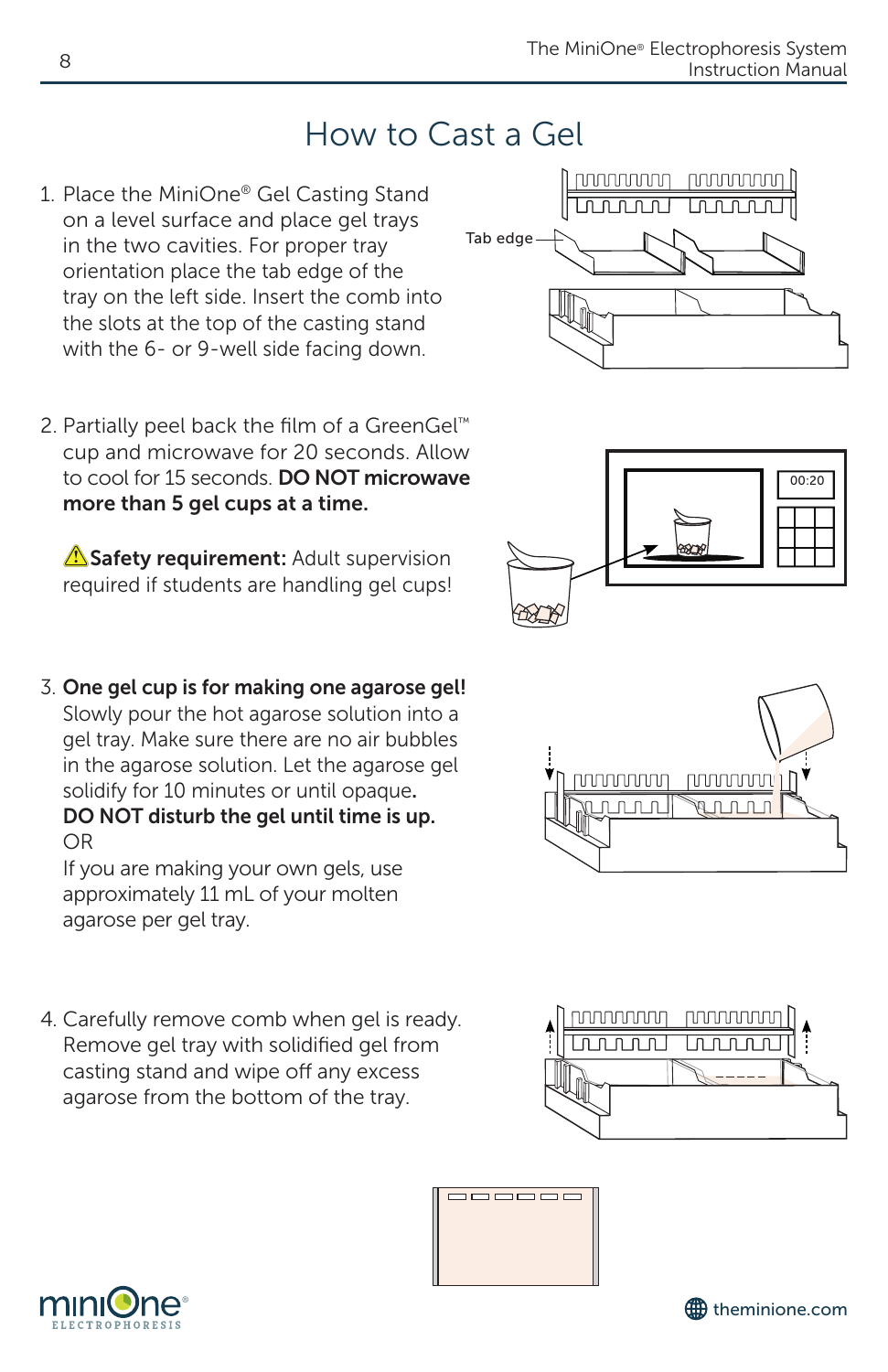### How to Load a Gel

- 1. Ensure the black viewing platform is in the gel tank. Make sure the wells are aligned with the marks on the platform on the negative end.
- 2. Plug the power supply into the wall and carefully insert the other end into the back of the MiniOne® Carriage.
- 3. Place the gel tank into the carriage so the carbon electrodes are touching the gold rivets and the tank sits level with the carriage.
- 4. Place the gel tray with the gel into the gel tank. The gel tank should not have any buffer in it when putting the gel tray with gel into it.
- 5. Turn the low intensity blue LED on by pressing the  $\dot{\circ}$  button on the carriage.
- 6. Measure 135 mL of TBE running buffer and pour into **one side** of the gel tank. Watch the air push out between the gel tray and viewing platform. Once air has been removed from under the gel tray, pour remaining buffer into the other side of the gel tank.
- 7. Place photo hood on the carriage.
- 8. Press the power button which should now be a solid green light. If green light is solid, turn off the unit and proceed to loading gels. If the green light is **blinking**, see the Troubleshooting Guide.
- $\frac{1}{2}$  according the computatione. The minimizary arc designed  $\frac{1}{2}$ to use 10 μL per well. Remember to change.  $\blacksquare$ 9. Ensure the low intensity blue light is on. Load appropriate volume samples for your activity into each well. MiniLabs are designed pipette tips for each sample. Record the ID/ name of each sample corresponding to the correct well for ease of data analysis later.



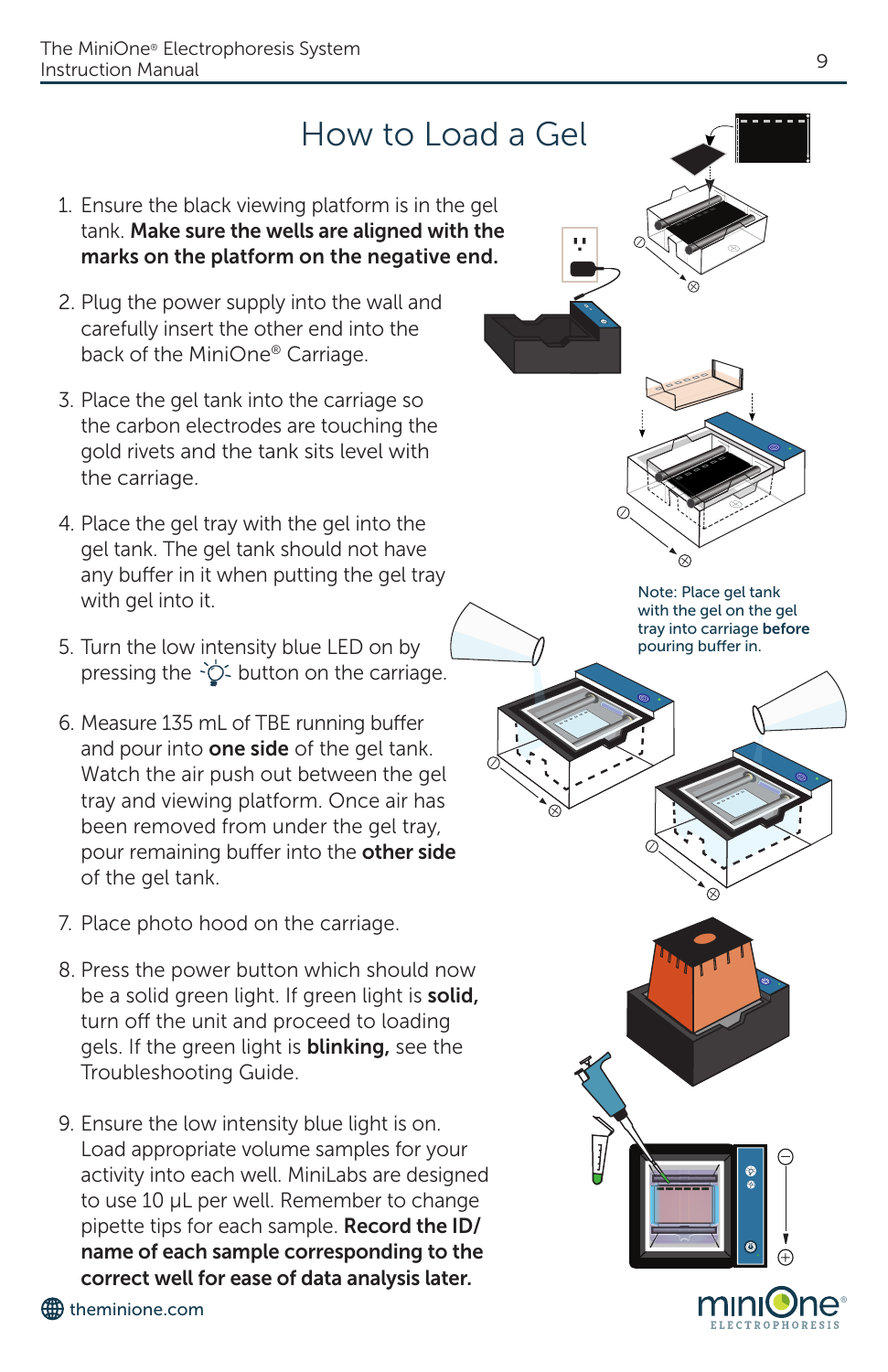### Run, Visualize, and Capture Gel Image

1. Once the gel is loaded, do not move it. Make sure the power supply is plugged in and place the photo hood on the carriage. Turn on the unit by pressing the  $\circledcirc$  button. The green LED next to the button will turn on.

#### The green power LED will not turn on if:

- The tank is not properly placed inside the carriage.
- There is no buffer in the tank.
- • The buffer is too diluted.
- The photo hood is not on the carriage.
- There is too little running buffer.
- The power supply is not plugged in. Check by turning on the blue LEDs.
- If the green power LED is blinking, please refer to the troubleshooting steps on pages 13 and 14.
- 2. Have students periodically check the migration of the bands (~every five minutes).
- 3. Allow the gel to run 20 minutes or until DNA separation is sufficient. Keep in mind small DNA samples run faster so it's important to periodically check where your bands are. After your run is complete, turn off the power by pressing the  $\circledcirc$  button. Use the low intensity for viewing during the run. Light will weaken the fluorescent DNA signal.



4. Document your results.

Wipe off the condensation from the inside of the hood with a soft cloth if necessary, then place the hood back on the carriage. Turn on the high intensity light. Place your cell phone or camera directly on the photo hood to take a picture of the DNA. **DO NOT** zoom in as this will result in blurry pictures. (The photo hood is already at the optimal focal length for a smart device.





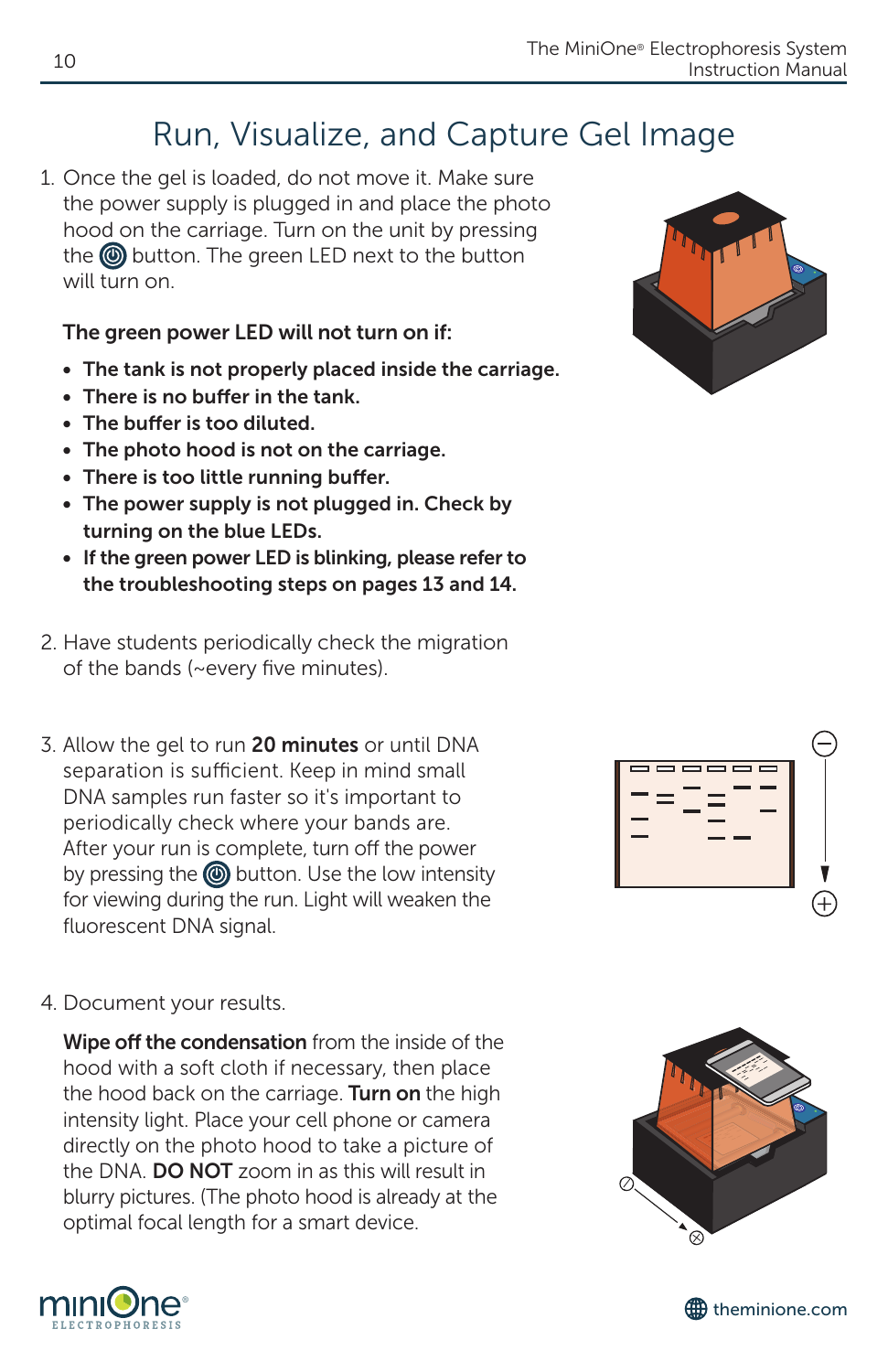### Clean Up

#### Note: All reagents in this lab can be disposed of as non-hazardous waste.

- 1. After collecting data and documenting results, remove the photo hood and unplug the power supply from the wall and from the back of the MiniOne® Carriage Remove the clear running tank from the carriage and remove the gel and tray from the running tank.
- 2. Pour the used running buffer down the drain or into a waste beaker. Throw the gel away AND SAVE THE GEL TRAYS. Rinse the clear plastic running tank, gel tray, comb, and casting system with DI or distilled water. Allow the tanks to fully air dry before storing.
- 3. Use a paper towel or Kimwipe™ to gently wipe the gold rivets in the carriage (where the electrodes connect) to ensure all moisture is removed. Wipe up any buffer that may have spilled into the black carriage. Follow any additional directions the instructor gives for clean up and storage.

### Cleaning and Maintenance

- Never submerge the MiniOne® Carriage or MiniOne® 42V Power Supply in water.
- Always disconnect the power supply from the MiniOne Carriage before cleaning.
- The components of the MiniOne® Electrophoresis System are NOT compatible with organic solvents such as acetone or ethanol. Cleaning the system with organic solvents voids all warranties.
- Keep the MiniOne Carriage or power supply clean by wiping the outside surfaces with a paper towel.
- After removing the clear MiniOne® Gel Tank from the rest of the device, rinse with DI or distilled water. Flip the tank over and air dry before re-inserting it upside down into the carriage for storage.
- Clean the casting system components with warm water to remove any agarose pieces and then rinse with DI or distilled water. Air dry before storing away.
- DO NOT open the MiniOne Carriage or power supply. Warranty void if these parts have been opened.
- Never submerge micropipettes in water. The micropipette is NOT compatible with organic solvents such as acetone or ethanol. If needed, wipe the outside surfaces with a paper towel.



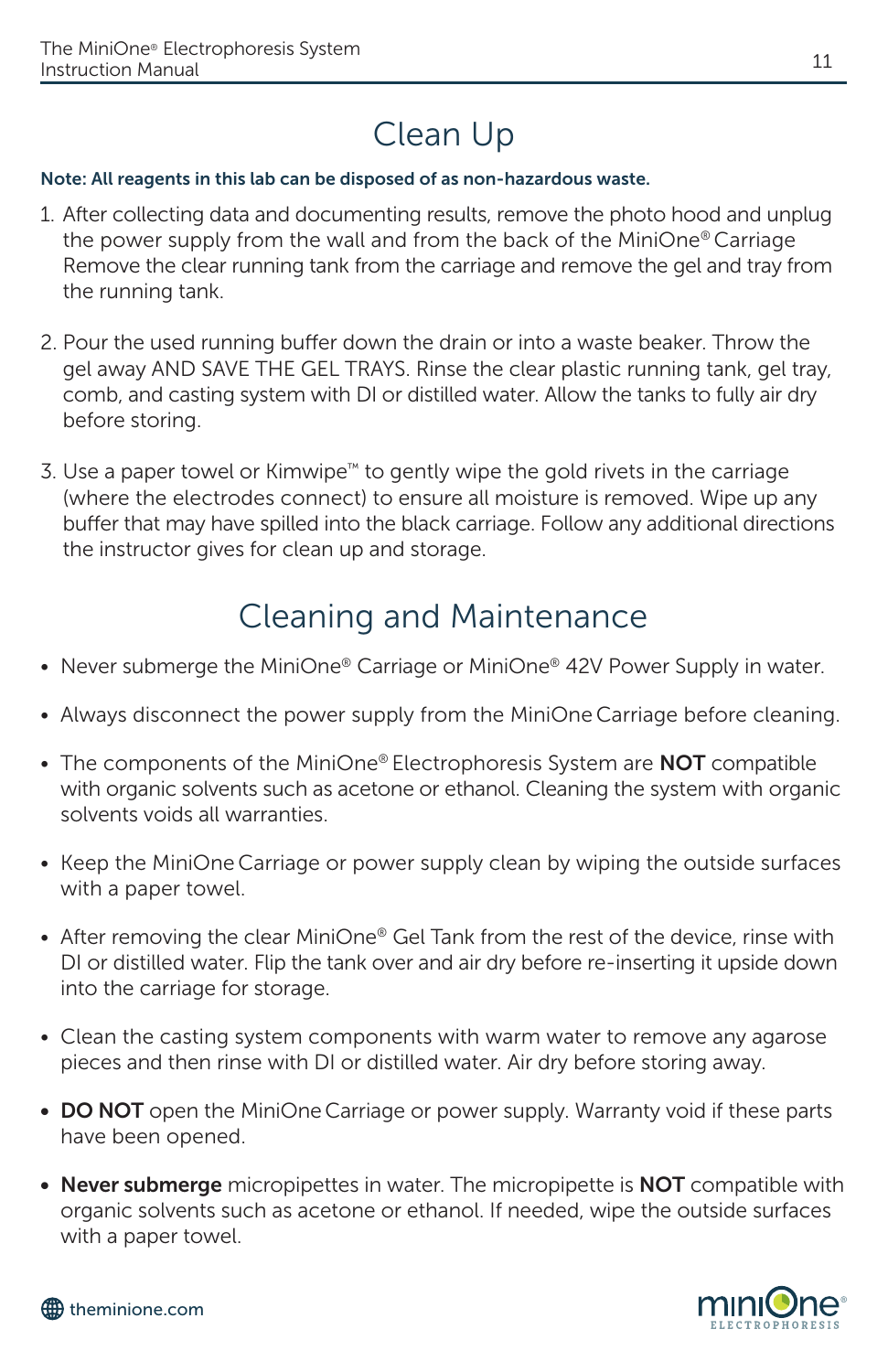### Frequently Asked Questions

1. Does it matter if some of the gel solution gets under the gel tray while casting the gel?

*No. A small amount of gel solution will flow underneath the tray; this will*  not affect gel performance. After the gel is solidified, just remove the thin *layer of gel (with a tissue paper) before running the gel.*

2. Sometimes I see an air bubble under the gel tray after I add running buffer. How can I get rid of it?

*To prevent any trapped air bubbles under the gel tray, pour 135 mL of running buffer slowly to one reservoir first, such that the buffer will gradually flow towards the other side and under the gel tray to push out all air bubbles.* 

3. How can I see the wells better when loading samples?

*You can turn on the low intensity light while loading. The light makes the gel blue, while the wells appear darker, allowing you to easily see the boundaries.*

4. Why is electrophoresis taking longer than expected run time?

*Check to make sure that the running buffer was correctly diluted from TBE Concentrate to 1X running buffer. You need to add 19 volumes of DI water to every 1 volume of TBE Concentrate. Running buffer that is too dilute results in less salt ions and lower current levels; thus longer run*  times. If you add too much buffer into the tank to cover the gel, the run *speed will also decrease. Be sure to add about 135 mL of 1X running buffer to fill both reservoirs and slightly cover the top of the gel.*

5. I am having trouble focusing the camera during imaging. How can I take a clear picture?

*First, make sure the high intensity light is turned on. Then make sure to wipe off any condensation on the inside of the photo hood with a soft paper towel. Rest your smart device camera or digital camera lens, directly on the photo hood top. Focus on the DNA bands in the gel, then finally take an image. Do not zoom in.*

NOTE: For more FAQs, visit www.theminione.com



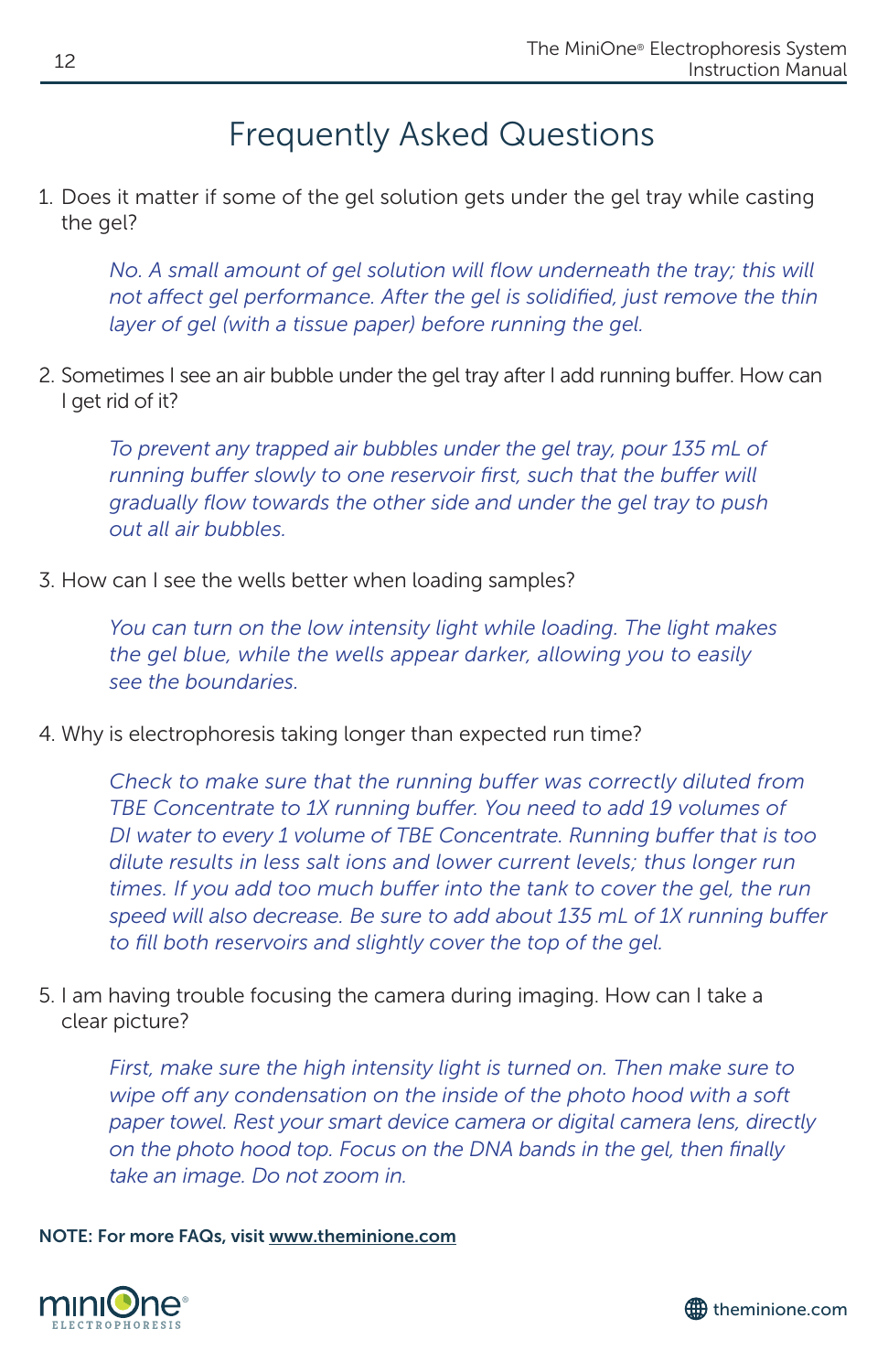### Troubleshooting Blinking Green Power Light

#### Scenario A – Incorrect Assembly Sequence of MiniOne® Electrophoresis System

Problem: Green power light comes on immediately when power supply is plugged into a completed MiniOne Assembly without pressing the power button

- **Solution 1** Press the blinking green light once. The light should stay steady, indicating that the unit is running and the buffer is at the correct concentration.
- **Solution 2 –** Remove the photo hood, unplug the power cord from the MiniOne unit. In this order:
	- a) Replug the power cord
	- b) Replace the photo hood
	- c) Press the power button

The light should stay steady, indicating that the unit is running and the buffer is at the correct concentration.

See page 9 for correct assembly sequence of the unit. If the green light blinks after trying the above, the buffer concentration/volume should be evaluated.

#### Scenario B – Buffer Concentration is Too High, or Too Much Buffer Volume

#### Problem: Green power light blinks when power button is pressed

- **Solution 1** Buffer concentration is too high. Check that the buffer stock was diluted correctly to 1X (see table on page 14).
- **Solution 2** Too much buffer in the gel tank. In this order:
	- a) Remove buffer from the gel tank using a transfer pipet to get the buffer volume down to the buffer lines marked on the gel tank, or just enough so that the wells of the gel are covered by buffer.
	- b) Press the power button.

The light should stay steady, indicating that the unit is running and the buffer is at the correct concentration.

Do not fill gel tank with buffer before putting the gel tray with the gel into the tank. This can cause excess buffer volume, liquid to spill into the tank, or the gel to float.

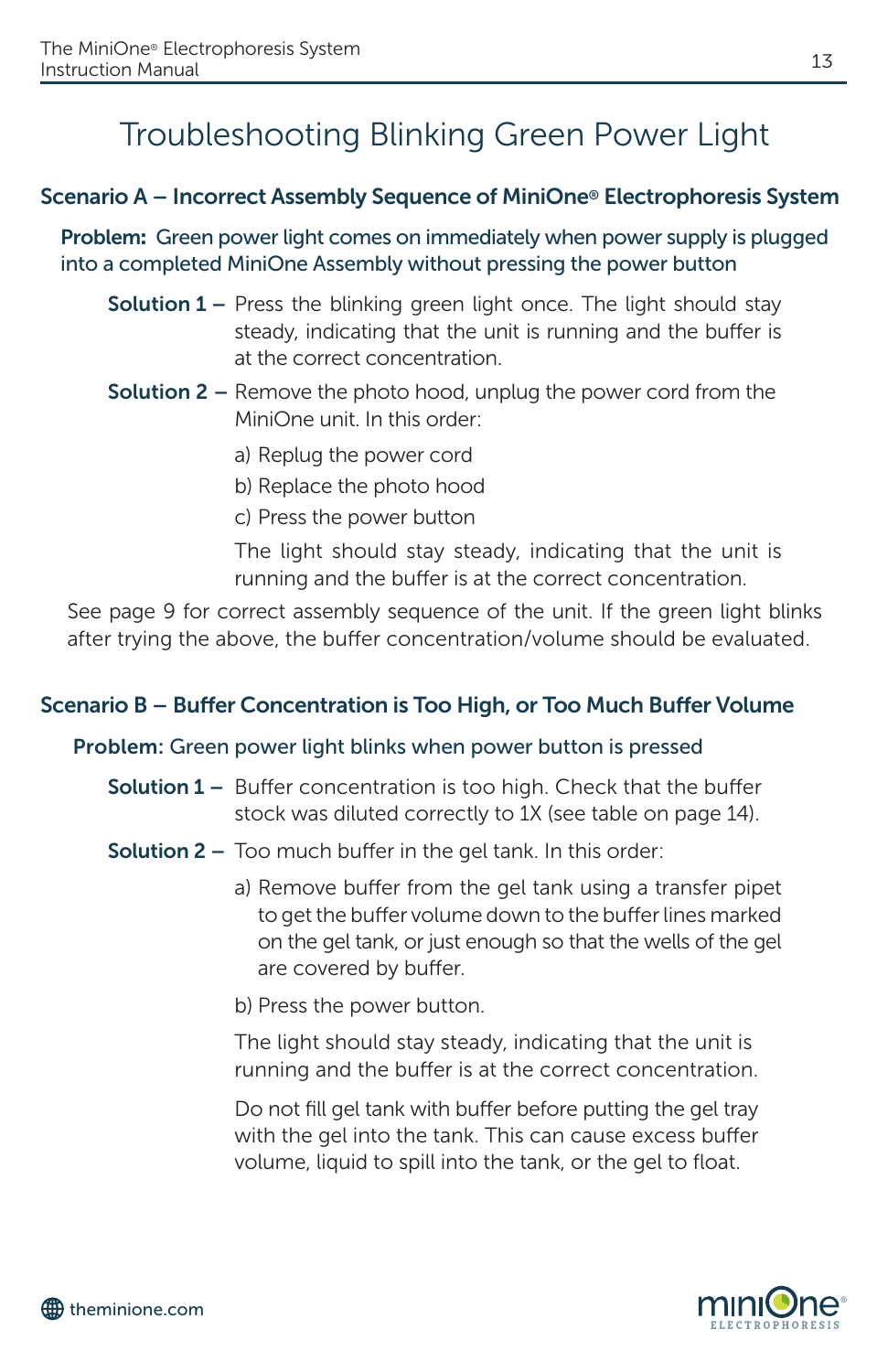### Troubleshooting Blinking Green Power Light (cont'd)

#### Scenario C – Water in Gel Tank, or Insufficient Buffer Volume

#### Problem: Green power light flickers momentarily but does not stay on

- **Solution 1 –** Buffer concentration is below 0.5X, or it is possibly just DI water. Check that the buffer stock was diluted correctly to 1X (see table below).
- Solution 2 No buffer or not enough buffer. In this order:
	- a) With the gel and gel tray assembly in place, fill the gel tank to the buffer fill line, but add enough so that the gel is completely submerged, or between 135 mL and 145 mL of buffer but no more than 145 mL. If you have already loaded your samples, do not pour buffer directly over wells of the gel.
	- b) Press the power button.

The light should stay steady, indicating that the unit is running and the buffer is at the correct concentration.

| Concentration of<br><b>Buffer Stock</b> | <b>Volume of Buffer Stock</b><br>(mL) | Volume of DI H <sub>2</sub> O*<br>(mL) |
|-----------------------------------------|---------------------------------------|----------------------------------------|
| 5X                                      | 200 mL                                | 800 mL                                 |
| 10X                                     | 100 mL                                | 900 mL                                 |
| 20X                                     | 50 mL                                 | 950 mL                                 |
| 50X                                     | 20 ml                                 | 980 mL                                 |

#### To make 1 liter of 1X running buffer

\*Only distilled or deionized water should be used



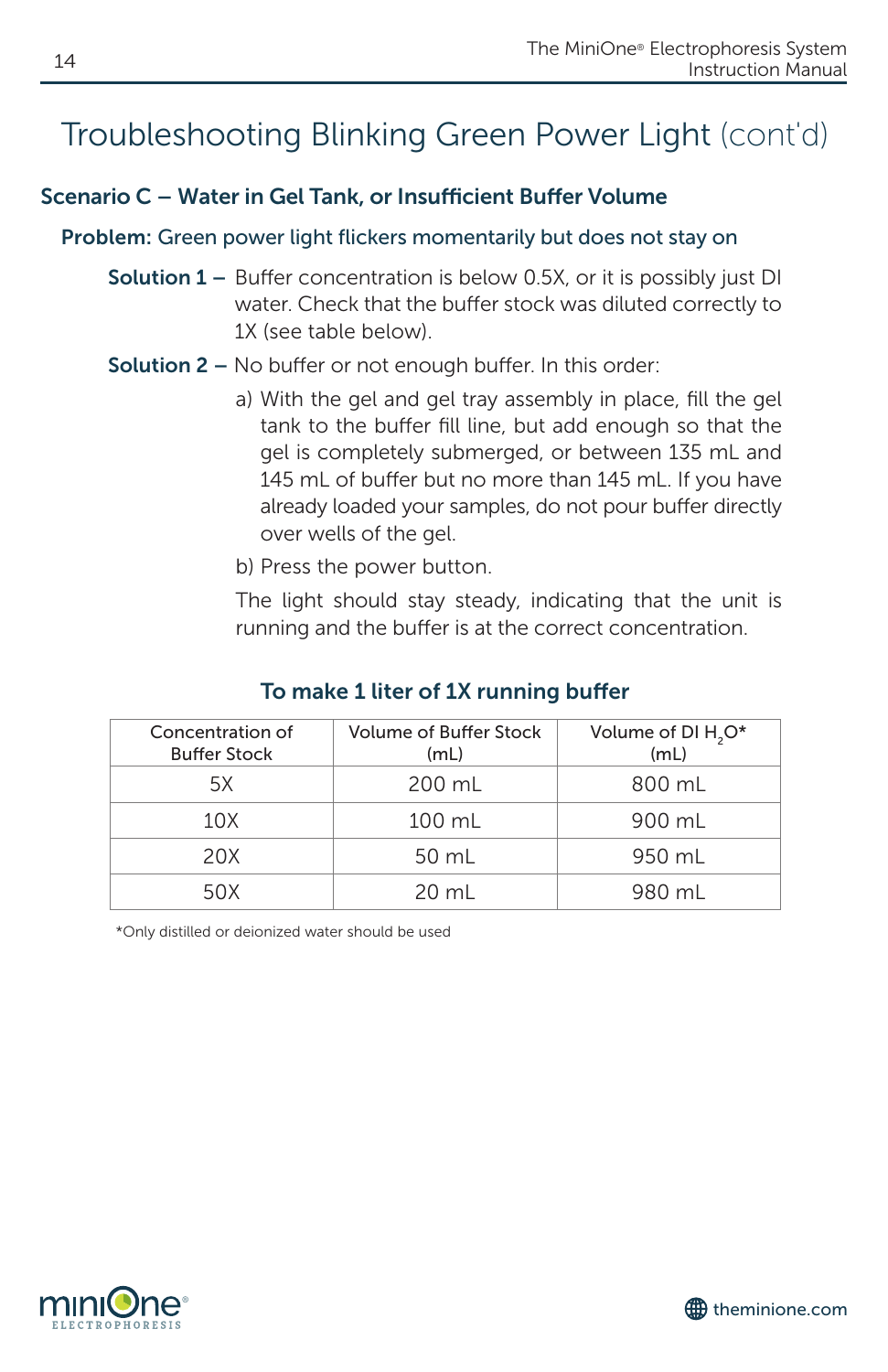## Additional MiniOne® Products

#### MiniOne® Equipment

| Catalog # | <b>Description</b>                                       |
|-----------|----------------------------------------------------------|
| M1000     | MiniOne® Electrophoresis System                          |
| M1010     | MiniOne® Electrophoresis Classroom Package of 10 Systems |
| M2031     | MiniOne <sup>®</sup> Microcentrifuge, Multi-Speed        |
| M2032     | MiniOne <sup>®</sup> Single Speed Microcentrifuge        |
| M4000     | MiniOne® PCR System                                      |
| M5000     | PrepOne™ Sapphire and Photo Hood                         |

#### Micropipettes

| Catalog # | <b>Description</b>           |
|-----------|------------------------------|
| M2008     | Variable Volume, 2-20 µL     |
| M2010     | Variable Volume, 20-200 µL   |
| M2011     | Variable Volume, 100-1000 µL |
| M2012     | Variable Volume, 1-10 µL     |

#### MiniLabs

| Catalog # | <b>Description</b>                                                                                                                                                                                                   | Shelf Life* |
|-----------|----------------------------------------------------------------------------------------------------------------------------------------------------------------------------------------------------------------------|-------------|
| M3001     | Electrophoresis 101 - The "fun"-damentals of electrophoresis (10 groups)                                                                                                                                             | 6 months    |
| M3002     | Agarose Gel Loading Practicing Kit - Master the skills to load a gel (20 groups)                                                                                                                                     | 6 months    |
| M3003     | PTC Genetics - Mendelian inheritance and taste blindness (10 groups)                                                                                                                                                 | 6 months    |
| M3004     | DNA Fingerprinting - Help a whale calf find her father (10 groups)                                                                                                                                                   | 6 months    |
| M3005     | CSI Forensics - Solve the crime using DNA and other evidence (10 groups)                                                                                                                                             | 6 months    |
| M3006     | Foodborne Outbreak Investigation - Can you link what the party goers ate<br>to what made them sick? How did the food get contaminated? (10 groups)                                                                   | 6 months    |
| M3007     | Colorful Dye Electrophoresis - For middle school and beginning high school<br>students (10 groups)                                                                                                                   | 6 months    |
| M3008     | NGSS-Aligned Color Dyes and Gel Electrophoresis - A comprehensive 5E<br>inguiry, week-long lesson plan (10 groups)                                                                                                   | 6 months    |
| M3009     | Candy Color Electrophoresis - Explore the colors of candies with<br>electrophoresis (10 groups)                                                                                                                      | 6 months    |
| M3010     | Hunting the Inheritance of Huntington's Disease - In this MiniLab students<br>construct a pedigree, determine the probability of inheritance of disease, and<br>confirm genotype via gel electrophoresis (10 groups) | 6 months    |
| M3011     | Determining the Genetics of a Ca\$h Cow - In this MiniLab students will use<br>gel electrophoresis to determine which bull and cows to purchase for<br>selective breeding (10 groups)                                | 6 months    |
| M6001     | PCR 101 and Gel Electrophoresis Combo (10 groups)                                                                                                                                                                    | 6 months    |
| M6002     | PCR 101: Amplification from the Lambda Phage Genome (10 groups)                                                                                                                                                      | 6 months    |
| M6005     | PCR Cycle Number Analysis - Examine the effects of the number of PCR<br>cycle on the total copies made (10 groups)                                                                                                   | 6 months    |
| M6010     | A Taste of Genetics - Collect, extract, amplify own DNA to determine PTC<br>genotype using a restriction digest assay (10 groups)                                                                                    | 6 months    |
| M6050     | Restriction Digest Basics - Predict and analyze pre-cut restriction digest DNA<br>fragments (10 groups)                                                                                                              | 6 months    |
| M6053     | Restriction Analysis of DNA - AP level lab for predicting, digesting, and analyzing<br>single and double stranded digests, and the use of controls (10 groups)                                                       | 6 months    |

\*When stored at recommended storage temperature